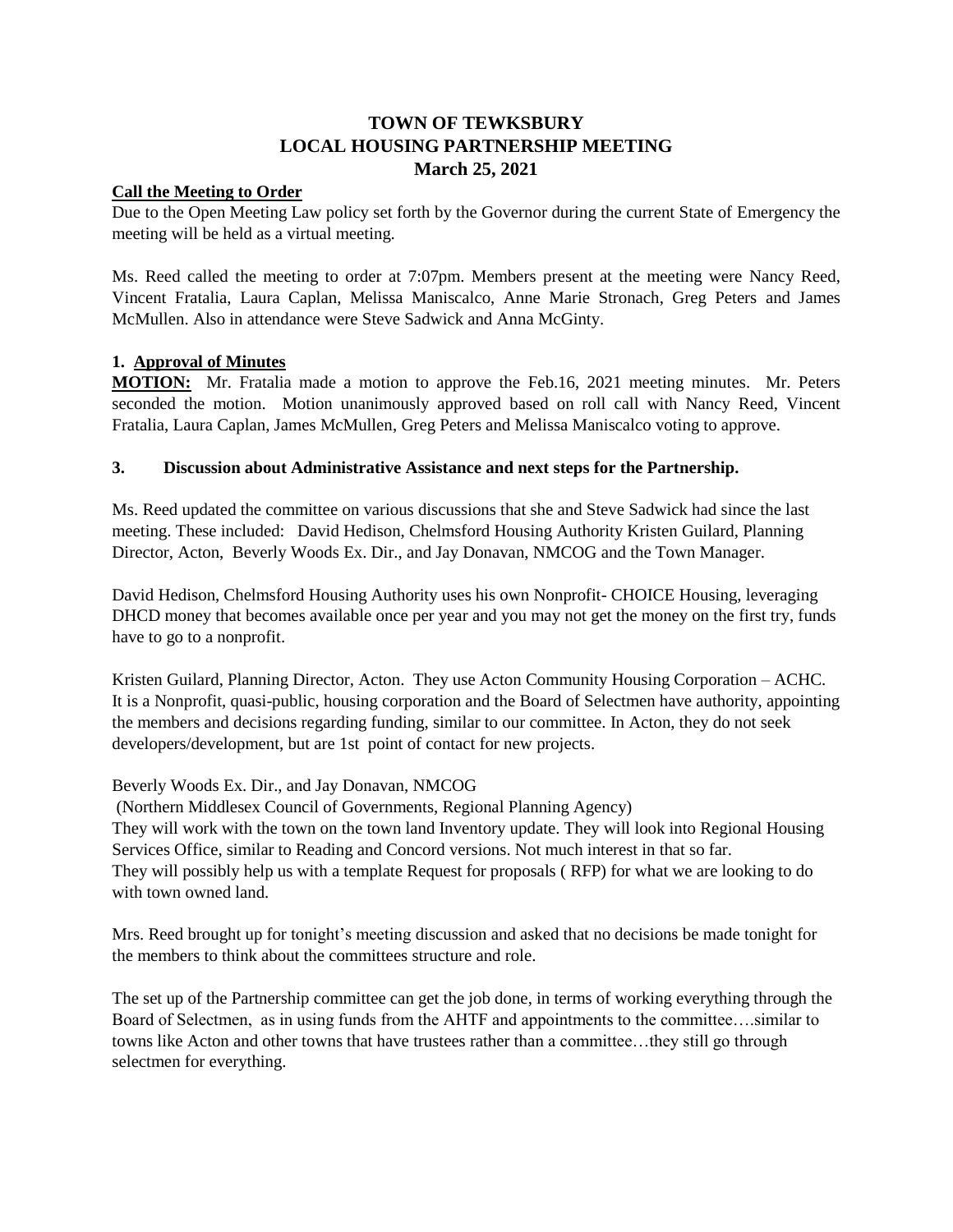For the committee structure, we could look at reducing the size of the committee from 7 members, plus a Selectmen to 5 members, plus a selectmen. Mrs. Reed mentioned that there is a need to update the committee's mission, and draft goals and objectives, as other committees in the town have these. Also, look at meeting twice per month again in order to get some momentum going. Mrs. Reed mentioned that she put a lot of information out there, but do any members have initial thoughts on any of this.

Greg mentioned that back in the beginning, we met twice per month, but had trouble getting a quorum. Many members never showed up at all. Vin asked what Steve Sadwick thought about the committee, he said that he wants to accomplish something and we sometimes are just spinning our wheels.

Mr. Sadwick said that as part of our discussions with the town manager, we over the history of the committee's 20 years. Greg and Nancy are from the original, when there were representatives from real estate and banking trades, who are sometimes on Partnerships for their input on housing. Then the committee shifted to a different model and sometimes work groups were formed for different tasks, and that was helpful. The last major initiative was the HUD 202 on Livingston Street, where Nancy and Corrine Delaney, the former Ex Dir of THA worked and completed that project. He agreed that there has been a lot of spinning of wheels over time. Vin agreed. Steve asked that members think about the Mission and what kind of representation on the committee supports it.

Anne Marie mentioned that she has been thinking a lot about the committee and having someone come in and help us. We aren't as effective as we could be. We do need to update our Mission, Goals and Objectives and probably need to meet twice per month to get that done. We then need to run these by other groups, BOS, Planning Brd., ZBA in order that folks know what we are doing and we get them onboard. We need additional help to make this a priority, we need to think about what we are going to do with the trust funds. We have the funds, we need to take advantage of our position. Greg thanked Anne Marie for her efforts of the committee, as she is the only Selectmen for a long time who has been here consistently.

Vin asked if we could think about using the Real estate and banking people for assistance and also, Mass Housing Partnership, who came to assist a couple years ago. He asked Anna, our town planner, what her thoughts are. Anna said that we should focus on 1 or 2 key projects for 6 months or so. If you have too many then is gets distracting. Vin said that made sense.

Steve said that it might be worth thinking about items for the goals for the next meeting and what we can do as a project. Nancy mentioned that she will look into getting some other town's missions, goals and objective as a reference.

Laura asked if there is an ideal size for the committee. Anne Marie said that its more about who is represented on the committee, rather than the number.

Greg said that when they first started the committee was too huge and folks did not show up, banker, school committee and BOS person never showed up and the Real Estate person was letting the right of first refusal go through as market rate, so we were losing units.